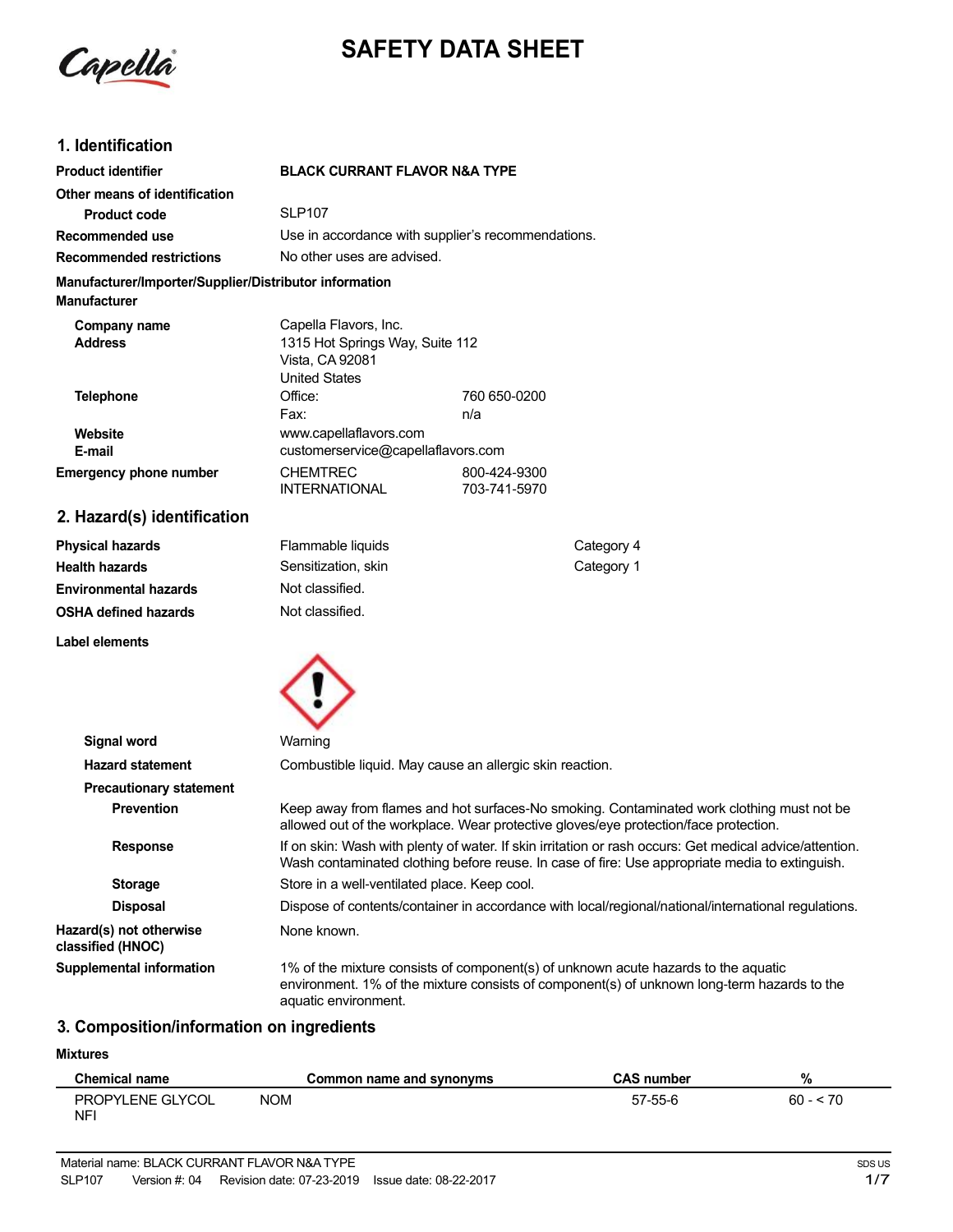| <b>Chemical name</b>                       | Common name and synonyms | <b>CAS number</b> | %        |
|--------------------------------------------|--------------------------|-------------------|----------|
| ETHYL ALCOHOL 190 PROOF<br>CANE IP NON GMO | ETHYLALCOHOL             | 64-17-5           | 1- $<$ 3 |
| ALLYL CAPROATE<br>#11                      |                          | 123-68-2          | < 0.3    |

Other components below reportable levels

\*Designates that a specific chemical identity and/or percentage of composition has been withheld as a trade secret.

**4. First-aid measures Inhalation Skin contact Eye contact Ingestion Most important symptoms/effects, acute and delayed Indication of immediate medical attention and special treatment needed General information 5. Fire-fighting measures Suitable extinguishing media Unsuitable extinguishing media Specific hazards arising from the chemical Special protective equipment and precautions for firefighters Fire fighting equipment/instructions Specific methods General fire hazards** Move to fresh air. Call a physician if symptoms develop or persist. Remove contaminated clothing immediately and wash skin with soap and water. In case of eczema or other skin disorders: Seek medical attention and take along these instructions. Rinse with water. Get medical attention if irritation develops and persists. Rinse mouth. Get medical attention if symptoms occur. Direct contact with eyes may cause temporary irritation. May cause an allergic skin reaction. Dermatitis. Rash. Provide general supportive measures and treat symptomatically. Keep victim under observation. Symptoms may be delayed. Ensure that medical personnel are aware of the material(s) involved, and take precautions to protect themselves. Wash contaminated clothing before reuse. Water fog. Alcohol resistant foam. Dry chemical powder. Carbon dioxide (CO2). Do not use water jet as an extinguisher, as this will spread the fire. The product is combustible, and heating may generate vapors which may form explosive vapor/air mixtures. During fire, gases hazardous to health may be formed. Self-contained breathing apparatus and full protective clothing must be worn in case of fire. In case of fire and/or explosion do not breathe fumes. Move containers from fire area if you can do so without risk. Use standard firefighting procedures and consider the hazards of other involved materials. Combustible liquid.

#### **6. Accidental release measures**

| Personal precautions,<br>protective equipment and<br>emergency procedures | Keep unnecessary personnel away. Keep people away from and upwind of spill/leak. Eliminate all<br>ignition sources (no smoking, flares, sparks, or flames in immediate area). Wear appropriate<br>protective equipment and clothing during clean-up. Avoid breathing mist/vapors. Do not touch<br>damaged containers or spilled material unless wearing appropriate protective clothing. Ensure<br>adequate ventilation. Local authorities should be advised if significant spillages cannot be<br>contained. For personal protection, see section 8 of the SDS. |
|---------------------------------------------------------------------------|------------------------------------------------------------------------------------------------------------------------------------------------------------------------------------------------------------------------------------------------------------------------------------------------------------------------------------------------------------------------------------------------------------------------------------------------------------------------------------------------------------------------------------------------------------------|
| <b>Methods and materials for</b><br>containment and cleaning up           | Use water spray to reduce vapors or divert vapor cloud drift. Eliminate all ignition sources (no<br>smoking, flares, sparks, or flames in immediate area). Keep combustibles (wood, paper, oil, etc.)<br>away from spilled material.                                                                                                                                                                                                                                                                                                                             |
|                                                                           | Large Spills: Stop the flow of material, if this is without risk. Dike the spilled material, where this is<br>possible. Use a non-combustible material like vermiculite, sand or earth to soak up the product<br>and place into a container for later disposal. Following product recovery, flush area with water.                                                                                                                                                                                                                                               |
|                                                                           | Small Spills: Absorb with earth, sand or other non-combustible material and transfer to containers<br>for later disposal. Wipe up with absorbent material (e.g. cloth, fleece). Clean surface thoroughly to<br>remove residual contamination.                                                                                                                                                                                                                                                                                                                    |
| <b>Environmental precautions</b>                                          | Never return spills to original containers for re-use. For waste disposal, see section 13 of the SDS.<br>Avoid discharge into drains, water courses or onto the ground.                                                                                                                                                                                                                                                                                                                                                                                          |

 $20 - 530$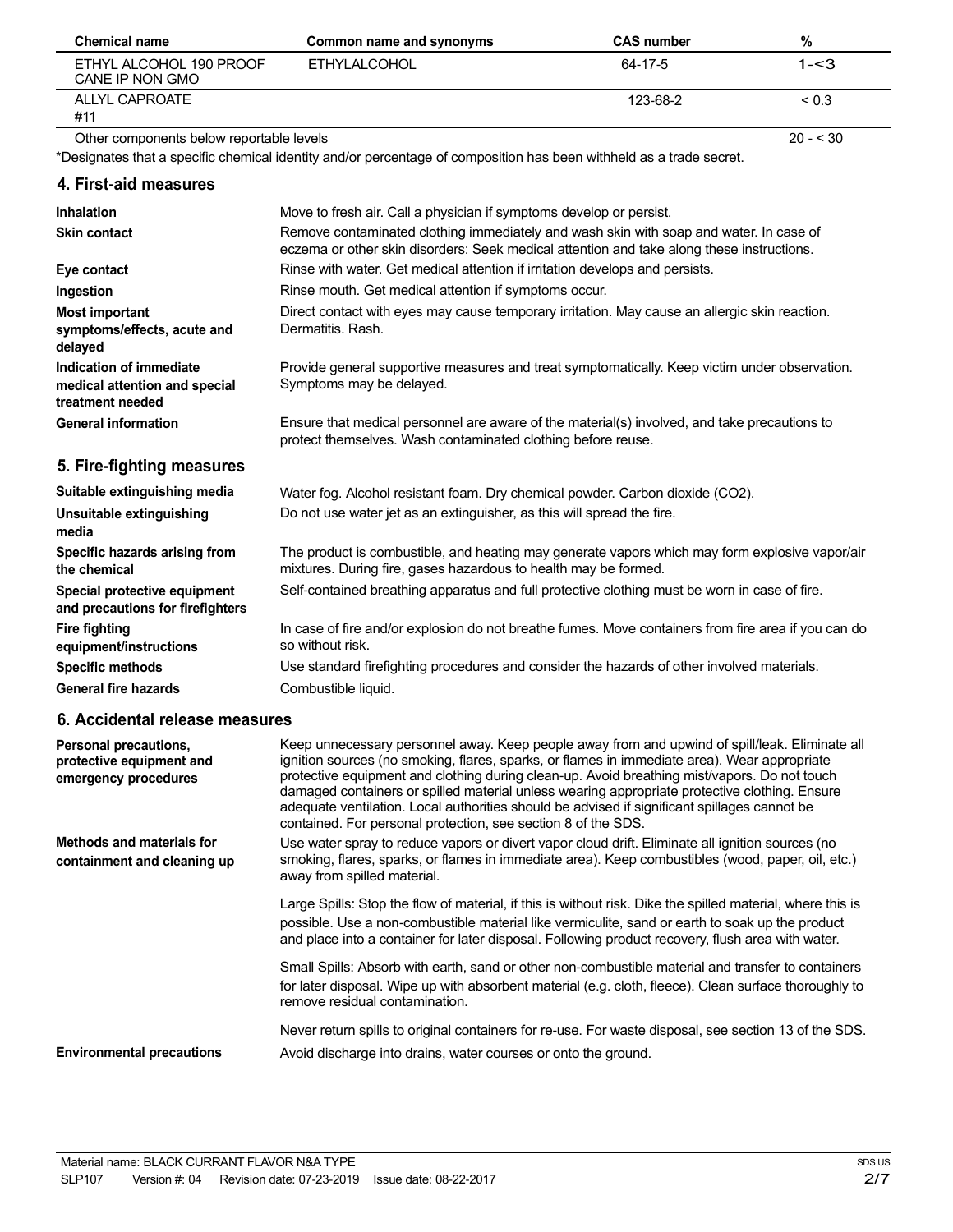#### **7. Handling and storage Precautions for safe handling**

Keep away from open flames, hot surfaces and sources of ignition. When using do not smoke. Avoid breathing mist/vapors. Avoid contact with eyes, skin, and clothing. Avoid prolonged exposure. Provide adequate ventilation. Wear appropriate personal protective equipment. Observe good industrial hygiene practices.

**Conditions for safe storage, including any incompatibilities** Keep away from heat, sparks and open flame. Store in a cool, dry place out of direct sunlight. Store in tightly closed container. Store in a well-ventilated place. Keep in an area equipped with sprinklers. Store away from incompatible materials (see Section 10 of the SDS).

#### **8. Exposure controls/personal protection**

#### **Occupational exposure limits**

The following constituents are the only constituents of the product which have a PEL, TLV or other recommended exposure limit. At this time, the other constituents have no known exposure limits.

|  |  |  | US. OSHA Table Z-1 Limits for Air Contaminants (29 CFR 1910.1000) |  |  |
|--|--|--|-------------------------------------------------------------------|--|--|
|  |  |  |                                                                   |  |  |

| <b>Components</b>                                                  | <b>Type</b>                                                                                                                                                                                                                                                                                                                                                        | Value        |          |
|--------------------------------------------------------------------|--------------------------------------------------------------------------------------------------------------------------------------------------------------------------------------------------------------------------------------------------------------------------------------------------------------------------------------------------------------------|--------------|----------|
| ETHYL ALCOHOL 190<br>PROOF CANE IP NON<br>GMO (CAS 64-17-5)        | PEL.                                                                                                                                                                                                                                                                                                                                                               | 1900 mg/m3   |          |
|                                                                    |                                                                                                                                                                                                                                                                                                                                                                    | 1000 ppm     |          |
| <b>US. ACGIH Threshold Limit Values</b>                            |                                                                                                                                                                                                                                                                                                                                                                    |              |          |
| <b>Components</b>                                                  | <b>Type</b>                                                                                                                                                                                                                                                                                                                                                        | <b>Value</b> |          |
| ETHYL ALCOHOL 190<br>PROOF CANE IP NON<br>GMO (CAS 64-17-5)        | STEL                                                                                                                                                                                                                                                                                                                                                               | 1000 ppm     |          |
| US. NIOSH: Pocket Guide to Chemical Hazards                        |                                                                                                                                                                                                                                                                                                                                                                    |              |          |
| <b>Components</b>                                                  | <b>Type</b>                                                                                                                                                                                                                                                                                                                                                        | Value        |          |
| ETHYL ALCOHOL 190<br><b>PROOF CANE IP NON</b><br>GMO (CAS 64-17-5) | <b>TWA</b>                                                                                                                                                                                                                                                                                                                                                         | 1900 mg/m3   |          |
|                                                                    |                                                                                                                                                                                                                                                                                                                                                                    | 1000 ppm     |          |
| <b>Components</b>                                                  | US. Workplace Environmental Exposure Level (WEEL) Guides<br><b>Type</b>                                                                                                                                                                                                                                                                                            | <b>Value</b> | Form     |
| PROPYLENE GLYCOL<br>NOM NFI (CAS 57-55-6)                          | <b>TWA</b>                                                                                                                                                                                                                                                                                                                                                         | 10 $mg/m3$   | Aerosol. |
| <b>Biological limit values</b>                                     | No biological exposure limits noted for the ingredient(s).                                                                                                                                                                                                                                                                                                         |              |          |
| Appropriate engineering<br>controls                                | Good general ventilation should be used. Ventilation rates should be matched to conditions. If<br>applicable, use process enclosures, local exhaust ventilation, or other engineering controls to<br>maintain airborne levels below recommended exposure limits. If exposure limits have not been<br>established, maintain airborne levels to an acceptable level. |              |          |
|                                                                    | Individual protection measures, such as personal protective equipment                                                                                                                                                                                                                                                                                              |              |          |
| <b>Eye/face protection</b>                                         | Face shield is recommended. Wear safety glasses with side shields (or goggles).                                                                                                                                                                                                                                                                                    |              |          |
| <b>Skin protection</b>                                             |                                                                                                                                                                                                                                                                                                                                                                    |              |          |
| <b>Hand protection</b>                                             | Wear appropriate chemical resistant gloves.                                                                                                                                                                                                                                                                                                                        |              |          |
| Other                                                              | Wear appropriate chemical resistant clothing. Use of an impervious apron is recommended.                                                                                                                                                                                                                                                                           |              |          |
| <b>Respiratory protection</b>                                      | If engineering controls do not maintain airborne concentrations below recommended exposure<br>limits (where applicable) or to an acceptable level (in countries where exposure limits have not<br>been established), an approved respirator must be worn.                                                                                                          |              |          |
| <b>Thermal hazards</b>                                             | Wear appropriate thermal protective clothing, when necessary.                                                                                                                                                                                                                                                                                                      |              |          |
| General hygiene<br>considerations                                  | When using do not smoke. Always observe good personal hygiene measures, such as washing<br>after handling the material and before eating, drinking, and/or smoking. Routinely wash work<br>clothing and protective equipment to remove contaminants. Contaminated work clothing should not<br>be allowed out of the workplace.                                     |              |          |
| 9. Physical and chemical properties                                |                                                                                                                                                                                                                                                                                                                                                                    |              |          |

#### **Appearance**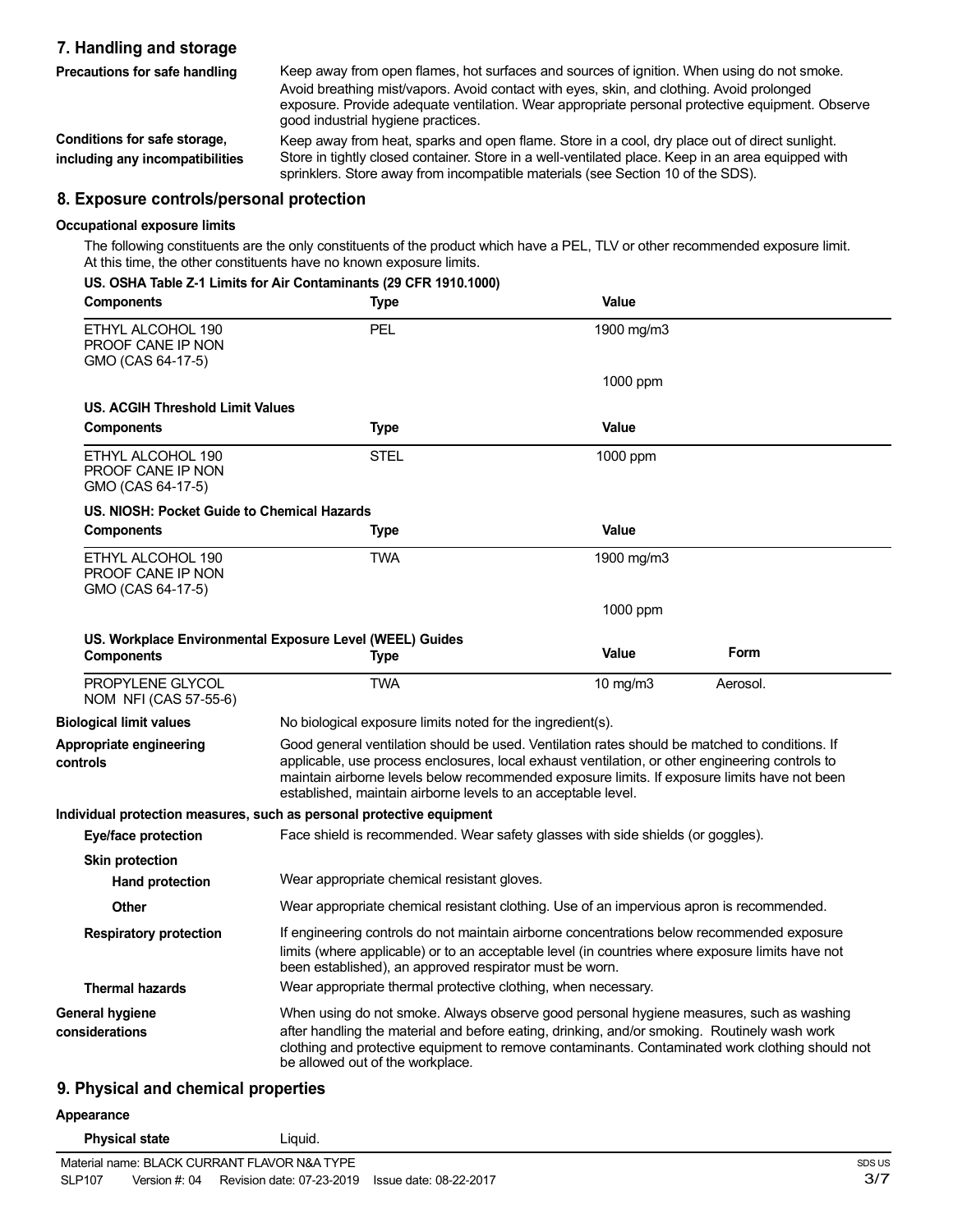| Form                                              | Liquid.                                                                                                                                                                  |
|---------------------------------------------------|--------------------------------------------------------------------------------------------------------------------------------------------------------------------------|
| Color                                             | Not available.                                                                                                                                                           |
| Odor                                              | Not available.                                                                                                                                                           |
| <b>Odor threshold</b>                             | Not available.                                                                                                                                                           |
| pH                                                | Not available.                                                                                                                                                           |
| Melting point/freezing point                      | -74.2 $\degree$ F (-59 $\degree$ C) estimated                                                                                                                            |
| Initial boiling point and boiling<br>range        | 370.76 °F (188.2 °C) estimated                                                                                                                                           |
| <b>Flash point</b>                                | 159.4 °F (70.8 °C) Closed Cup                                                                                                                                            |
| <b>Evaporation rate</b>                           | Not available.                                                                                                                                                           |
| Flammability (solid, gas)                         | Not applicable.                                                                                                                                                          |
| Upper/lower flammability or explosive limits      |                                                                                                                                                                          |
| <b>Flammability limit - lower</b><br>(%)          | Not available.                                                                                                                                                           |
| <b>Flammability limit - upper</b><br>(%)          | Not available.                                                                                                                                                           |
| Explosive limit - lower (%)                       | Not available.                                                                                                                                                           |
| Explosive limit - upper (%)                       | Not available.                                                                                                                                                           |
| Vapor pressure                                    | 0.13 hPa estimated                                                                                                                                                       |
| Vapor density                                     | Not available.                                                                                                                                                           |
| <b>Relative density</b>                           | Not available.                                                                                                                                                           |
| Solubility(ies)                                   |                                                                                                                                                                          |
| Solubility (water)                                | Not available.                                                                                                                                                           |
| <b>Partition coefficient</b><br>(n-octanol/water) | Not available.                                                                                                                                                           |
| Auto-ignition temperature                         | 700 °F (371.11 °C) estimated                                                                                                                                             |
| <b>Decomposition temperature</b>                  | Not available.                                                                                                                                                           |
| <b>Viscosity</b>                                  | Not available.                                                                                                                                                           |
| <b>Other information</b>                          |                                                                                                                                                                          |
| <b>Explosive properties</b>                       | Not explosive.                                                                                                                                                           |
| <b>Flammability class</b>                         | Combustible IIIA estimated                                                                                                                                               |
| <b>Oxidizing properties</b>                       | Not oxidizing.                                                                                                                                                           |
| <b>Refractive index</b>                           | 1.3972 - 1.4272                                                                                                                                                          |
| <b>Specific gravity</b>                           | $1.01 - 1.04$                                                                                                                                                            |
| 10. Stability and reactivity                      |                                                                                                                                                                          |
| <b>Reactivity</b>                                 | The product is stable and non-reactive under normal conditions of use, storage and transport.                                                                            |
| <b>Chemical stability</b>                         | Material is stable under normal conditions.                                                                                                                              |
| Possibility of hazardous<br>reactions             | No dangerous reaction known under conditions of normal use.                                                                                                              |
| <b>Conditions to avoid</b>                        | Keep away from heat, hot surfaces, sparks, open flames and other ignition sources. Avoid<br>temperatures exceeding the flash point. Contact with incompatible materials. |
| Incompatible materials                            | Strong oxidizing agents.                                                                                                                                                 |
| Hazardous decomposition<br>products               | No hazardous decomposition products are known.                                                                                                                           |
| 11. Toxicological information                     |                                                                                                                                                                          |
| Information on likely routes of exposure          |                                                                                                                                                                          |
|                                                   |                                                                                                                                                                          |

## **Inhalation Inhalation** Prolonged inhalation may be harmful. **Skin contact** May cause an allergic skin reaction. **Eye contact** Direct contact with eyes may cause temporary irritation. **Ingestion** Expected to be a low ingestion hazard.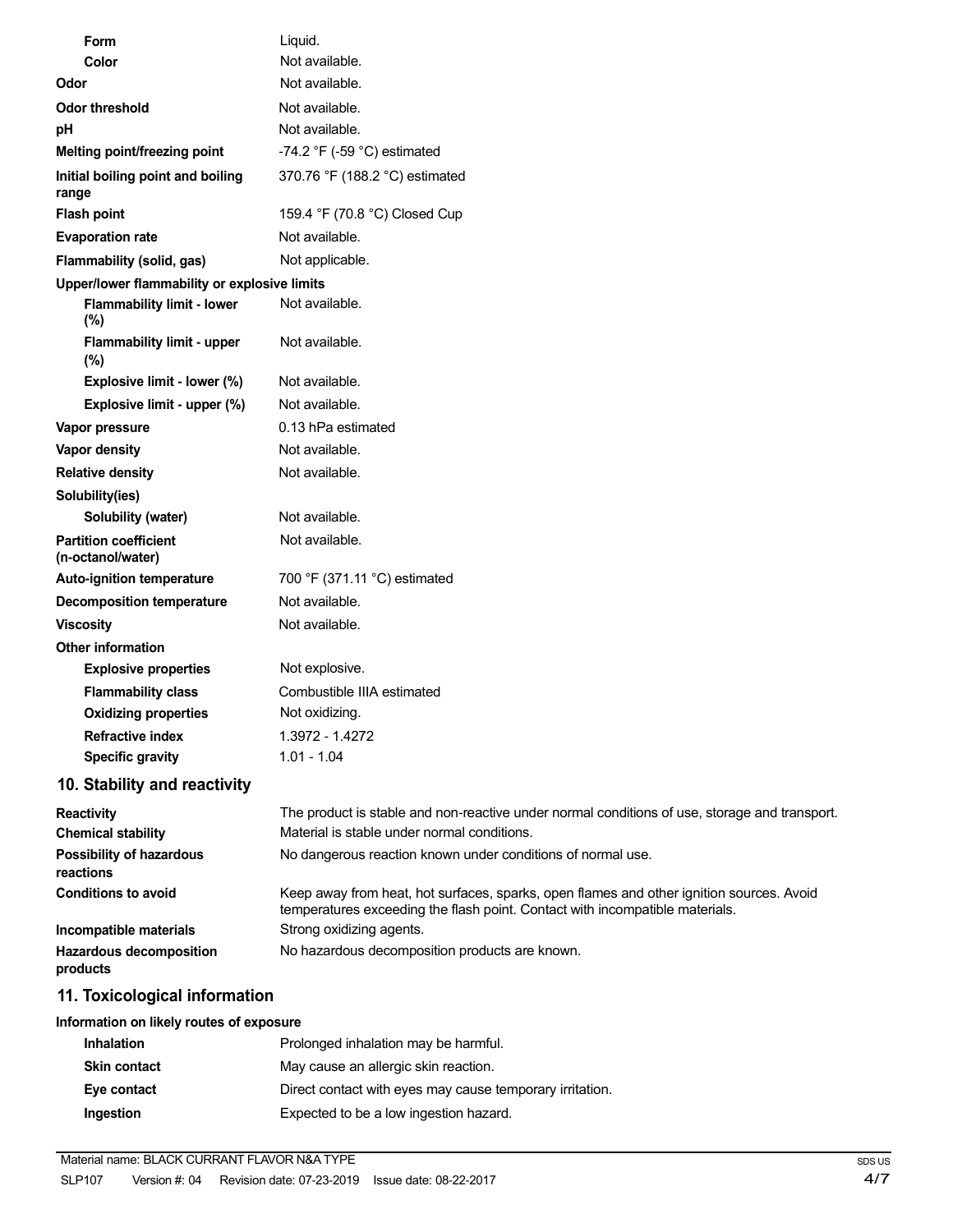| Symptoms related to the<br>physical, chemical and<br>toxicological characteristics                                                                   | May cause an allergic skin reaction. Dermatitis. Rash.                                                                                                                                                                 |
|------------------------------------------------------------------------------------------------------------------------------------------------------|------------------------------------------------------------------------------------------------------------------------------------------------------------------------------------------------------------------------|
| Information on toxicological effects                                                                                                                 |                                                                                                                                                                                                                        |
| <b>Acute toxicity</b>                                                                                                                                | Not available.                                                                                                                                                                                                         |
| <b>Skin corrosion/irritation</b><br>Serious eye damage/eye<br>irritation                                                                             | Prolonged skin contact may cause temporary irritation.<br>Direct contact with eyes may cause temporary irritation.                                                                                                     |
| Respiratory or skin sensitization                                                                                                                    |                                                                                                                                                                                                                        |
| <b>Respiratory sensitization</b>                                                                                                                     | Not a respiratory sensitizer.                                                                                                                                                                                          |
| <b>Skin sensitization</b><br>Germ cell mutagenicity                                                                                                  | May cause an allergic skin reaction.<br>No data available to indicate product or any components present at greater than 0.1% are<br>mutagenic or genotoxic.                                                            |
| Carcinogenicity                                                                                                                                      | Not classifiable as to carcinogenicity to humans.                                                                                                                                                                      |
| IARC Monographs. Overall Evaluation of Carcinogenicity                                                                                               |                                                                                                                                                                                                                        |
| Not listed.<br>Not regulated.<br>Not listed.                                                                                                         | OSHA Specifically Regulated Substances (29 CFR 1910.1001-1052)<br>US. National Toxicology Program (NTP) Report on Carcinogens                                                                                          |
| <b>Reproductive toxicity</b>                                                                                                                         | Possible reproductive hazard.                                                                                                                                                                                          |
| Specific target organ toxicity -<br>single exposure                                                                                                  | Not classified.                                                                                                                                                                                                        |
| Specific target organ toxicity -<br>repeated exposure                                                                                                | Not classified.                                                                                                                                                                                                        |
| <b>Aspiration hazard</b>                                                                                                                             | Not an aspiration hazard.                                                                                                                                                                                              |
| <b>Chronic effects</b>                                                                                                                               | Prolonged inhalation may be harmful.                                                                                                                                                                                   |
| 12. Ecological information                                                                                                                           |                                                                                                                                                                                                                        |
| <b>Ecotoxicity</b>                                                                                                                                   | The product is not classified as environmentally hazardous. However, this does not exclude the<br>possibility that large or frequent spills can have a harmful or damaging effect on the environment.                  |
| Persistence and degradability                                                                                                                        | No data is available on the degradability of any ingredients in the mixture.                                                                                                                                           |
| <b>Bioaccumulative potential</b><br>Partition coefficient n-octanol / water (log Kow)<br>ETHYL ALCOHOL 190 PROOF CANE IP NON GMO<br>PROPYLENE GLYCOL | $-0.31$<br><b>NOM NFI</b><br>$-0.92$                                                                                                                                                                                   |
| <b>Mobility in soil</b>                                                                                                                              | No data available.                                                                                                                                                                                                     |
| Other adverse effects                                                                                                                                | No other adverse environmental effects (e.g. ozone depletion, photochemical ozone creation<br>potential, endocrine disruption, global warming potential) are expected from this component.                             |
| 13. Disposal considerations                                                                                                                          |                                                                                                                                                                                                                        |
| <b>Disposal instructions</b>                                                                                                                         | Collect and reclaim or dispose in sealed containers at licensed waste disposal site. Dispose of<br>contents/container in accordance with local/regional/national/international regulations.                            |
| Local disposal regulations                                                                                                                           | Dispose in accordance with all applicable regulations.                                                                                                                                                                 |
| Hazardous waste code                                                                                                                                 | The waste code should be assigned in discussion between the user, the producer and the waste<br>disposal company.                                                                                                      |
| Waste from residues / unused<br>products                                                                                                             | Dispose of in accordance with local regulations. Empty containers or liners may retain some<br>product residues. This material and its container must be disposed of in a safe manner (see:<br>Disposal instructions). |
| <b>Contaminated packaging</b>                                                                                                                        | Since emptied containers may retain product residue, follow label warnings even after container is<br>emptied. Empty containers should be taken to an approved waste handling site for recycling or<br>disposal.       |
| 11 Transport information                                                                                                                             |                                                                                                                                                                                                                        |

#### **14. Transport information**

#### **DOT**

Not regulated as dangerous goods.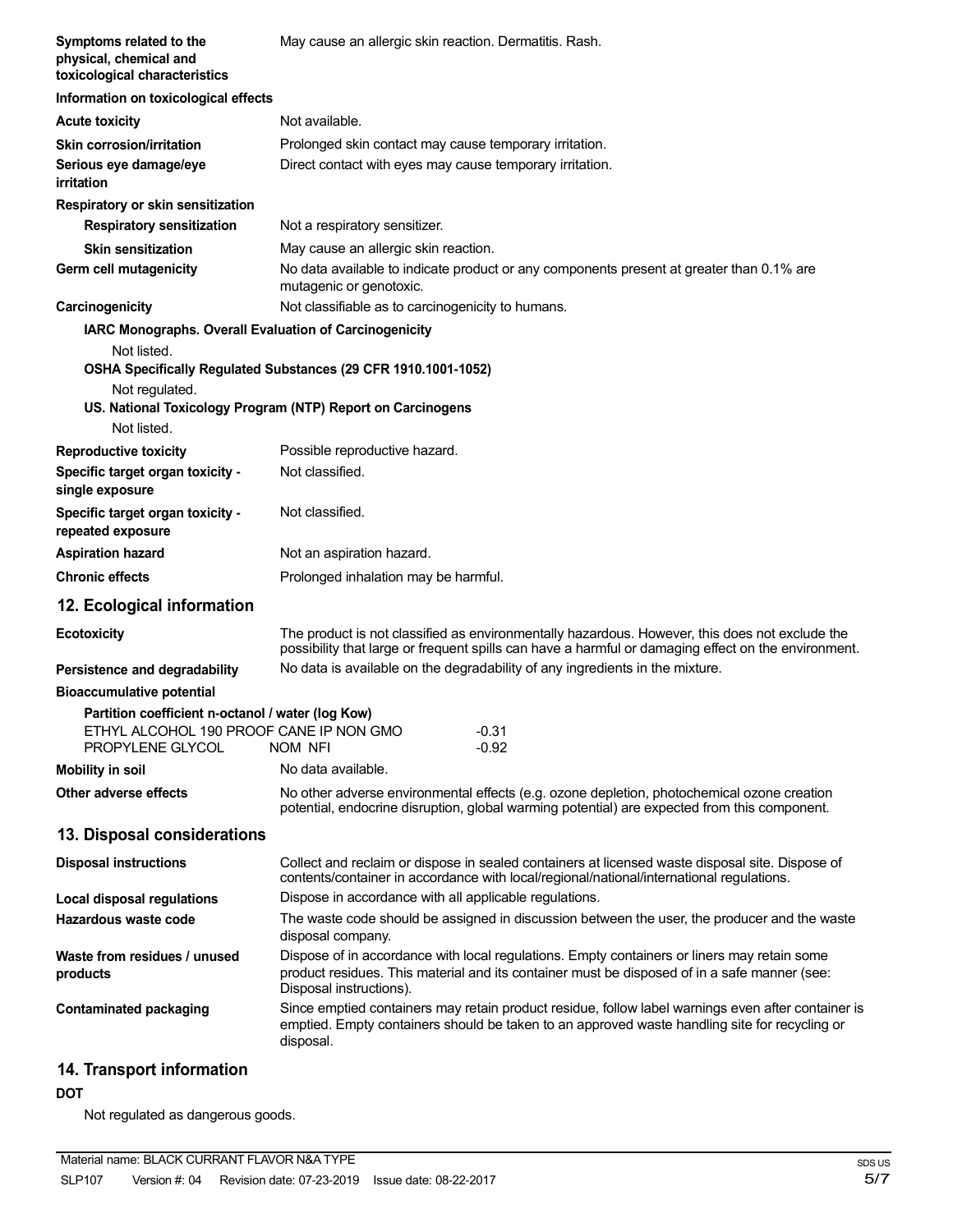| <b>IATA</b>                                                                                                  |                                                                                                                                                                                                       |                        |
|--------------------------------------------------------------------------------------------------------------|-------------------------------------------------------------------------------------------------------------------------------------------------------------------------------------------------------|------------------------|
| Not regulated as dangerous goods.                                                                            |                                                                                                                                                                                                       |                        |
| <b>IMDG</b>                                                                                                  |                                                                                                                                                                                                       |                        |
| Not regulated as dangerous goods.                                                                            |                                                                                                                                                                                                       |                        |
| Transport in bulk according to<br>Annex II of MARPOL 73/78 and<br>the IBC Code                               | Not established.                                                                                                                                                                                      |                        |
| 15. Regulatory information                                                                                   |                                                                                                                                                                                                       |                        |
| US federal regulations                                                                                       | This product is a "Hazardous Chemical" as defined by the OSHA Hazard Communication<br>Standard, 29 CFR 1910.1200.                                                                                     |                        |
| <b>Toxic Substances Control Act (TSCA)</b>                                                                   |                                                                                                                                                                                                       |                        |
|                                                                                                              | TSCA Section 12(b) Export Notification (40 CFR 707, Subpt. D)                                                                                                                                         |                        |
| Not regulated.                                                                                               |                                                                                                                                                                                                       |                        |
| <b>CERCLA Hazardous Substance List (40 CFR 302.4)</b>                                                        |                                                                                                                                                                                                       |                        |
| Not listed.                                                                                                  |                                                                                                                                                                                                       |                        |
| SARA 304 Emergency release notification                                                                      |                                                                                                                                                                                                       |                        |
| Not regulated.                                                                                               |                                                                                                                                                                                                       |                        |
| Not regulated.                                                                                               | OSHA Specifically Regulated Substances (29 CFR 1910.1001-1052)                                                                                                                                        |                        |
|                                                                                                              |                                                                                                                                                                                                       |                        |
| Superfund Amendments and Reauthorization Act of 1986 (SARA)<br><b>SARA 302 Extremely hazardous substance</b> |                                                                                                                                                                                                       |                        |
| Not listed.                                                                                                  |                                                                                                                                                                                                       |                        |
| SARA 311/312 Hazardous                                                                                       | No (Exempt)                                                                                                                                                                                           |                        |
| chemical                                                                                                     |                                                                                                                                                                                                       |                        |
| SARA 313 (TRI reporting)<br>Not regulated.                                                                   |                                                                                                                                                                                                       |                        |
| Other federal regulations                                                                                    |                                                                                                                                                                                                       |                        |
|                                                                                                              | Clean Air Act (CAA) Section 112 Hazardous Air Pollutants (HAPs) List                                                                                                                                  |                        |
| Not regulated.                                                                                               |                                                                                                                                                                                                       |                        |
|                                                                                                              | Clean Air Act (CAA) Section 112(r) Accidental Release Prevention (40 CFR 68.130)                                                                                                                      |                        |
| Not regulated.                                                                                               |                                                                                                                                                                                                       |                        |
| <b>Safe Drinking Water Act</b><br>(SDWA)                                                                     | Not regulated.                                                                                                                                                                                        |                        |
|                                                                                                              | FEMA Priority Substances Respiratory Health and Safety in the Flavor Manufacturing Workplace                                                                                                          |                        |
| $(CAS 64-17-5)$                                                                                              | ETHYL ALCOHOL 190 PROOF CANE IP NON GMO Low priority                                                                                                                                                  |                        |
| <b>US state regulations</b>                                                                                  |                                                                                                                                                                                                       |                        |
| <b>California Proposition 65</b>                                                                             |                                                                                                                                                                                                       |                        |
| more information go to www.P65Warnings.ca.gov.                                                               | California Safe Drinking Water and Toxic Enforcement Act of 1986 (Proposition 65): This material<br>is not known to contain any chemicals currently listed as carcinogens or reproductive toxins. For |                        |
| <b>International Inventories</b>                                                                             |                                                                                                                                                                                                       |                        |
| Country(s) or region                                                                                         | Inventory name                                                                                                                                                                                        | On inventory (yes/no)* |
| Australia                                                                                                    | Australian Inventory of Chemical Substances (AICS)                                                                                                                                                    |                        |
| Canada                                                                                                       | Domestic Substances List (DSL)                                                                                                                                                                        |                        |
| Canada                                                                                                       | Non-Domestic Substances List (NDSL)                                                                                                                                                                   |                        |
| China                                                                                                        | Inventory of Existing Chemical Substances in China (IECSC)                                                                                                                                            |                        |
| Europe                                                                                                       | European Inventory of Existing Commercial Chemical<br>Substances (EINECS)                                                                                                                             |                        |
| Europe                                                                                                       | European List of Notified Chemical Substances (ELINCS)                                                                                                                                                |                        |

Korea **Existing Chemicals List (ECL)** 

Japan Inventory of Existing and New Chemical Substances (ENCS)

No No No No No

No No No